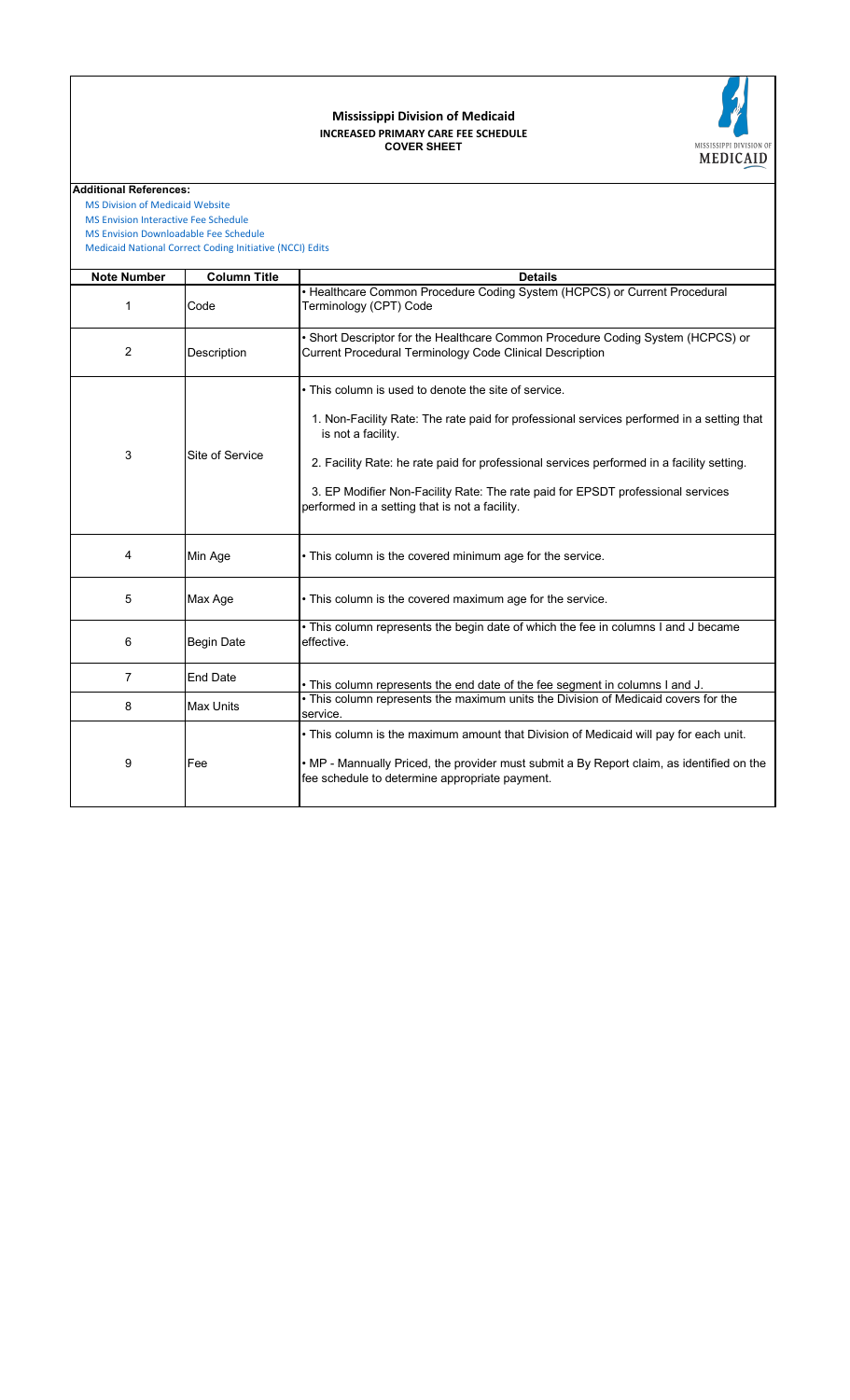## **Mississippi Division of Medicaid INCREASED PRIMARY CARE FEE SCHEDULE** Print Date: **APRIL 5, 2022**



The fee schedules located on the Mississippi Medicaid website are prepared to assist Medicaid providers and are not intended to grant rights or impose obligations. Every effort is made to assure the accuracy of the information within the fee schedules as of the date they are posted. Medicaid makes no guarantee that this compilation of fee schedule information is error-free and will bear no responsibility or liability for the results or consequences of the use of these schedules.

> \*\*Units are subject to change upon Agency review.\*\* \*\*Price does not include cutbacks, assessment fees, etc. Payment is not guaranteed\*\*

The Current Procedural Terminology (CPT) and Current Dental Terminology (CDT) codes descriptors, and other data are copyright© 2021 American Medical Association and © 2021 American Dental Association (or such other date publication of CPT and CDT). All rights reserved. Applicable FARS/DFARS apply.

| Code           | <b>Description</b>                                                                   | <b>Site of Service</b>                 | <b>Min Age</b>         | <b>Max Age</b> | <b>Begin Date</b>    | <b>End Date</b>          | <b>Max Units</b>             | Fee              |
|----------------|--------------------------------------------------------------------------------------|----------------------------------------|------------------------|----------------|----------------------|--------------------------|------------------------------|------------------|
| 90460          | IMADM ANY ROUTE 1ST VAC/TOX                                                          | EP Modifier Non-Facility Rate          | 0                      | 18             | 7/1/2020             | 12/31/1999               | 9                            | 12.98            |
| 90471          | <b>IMMUNIZATION ADMIN</b>                                                            | EP Modifier Non-Facility Rate          | 0                      | 999            | 7/1/2020             | 12/31/1999               | $\,1\,$                      | 12.98            |
| 90472          | IMMUNIZATION ADMIN, EACH ADD                                                         | EP Modifier Non-Facility Rate          | 0                      | 999            | 7/1/2020             | 12/31/1999               | 8                            | 11.66            |
| 90473          | IMMUNE ADMIN ORAL/NASAL                                                              | EP Modifier Non-Facility Rate          | 0                      | 18             | 7/1/2020             | 12/31/1999               | $\mathbf{1}$                 | 12.98            |
| 90474          | IMMUNE ADMIN ORAL/NASAL ADDL                                                         | EP Modifier Non-Facility Rate          | 0                      | 18             | 7/1/2020             | 12/31/1999               | $\mathbf{1}$                 | 11.66            |
| 99202          | OFFICE O/P NEW SF 15-29 MIN                                                          | <b>Facility Rate</b>                   | 0                      | 999            | 7/1/2020             | 12/31/1999               | $\mathbf{1}$                 | 47.18            |
| 99202          | OFFICE O/P NEW SF 15-29 MIN                                                          | Non-Facility Rate                      | 0                      | 999            | 7/1/2020             | 12/31/1999               | $\mathbf 1$                  | 47.18            |
| 99203          | OFFICE O/P NEW LOW 30-44 MIN                                                         | <b>Facility Rate</b>                   | 0                      | 999            | 7/1/2020             | 12/31/1999               | $\mathbf{1}$                 | 70.79            |
| 99203          | OFFICE O/P NEW LOW 30-44 MIN                                                         | Non-Facility Rate                      | 0                      | 999            | 7/1/2020             | 12/31/1999               | $\mathbf{1}$                 | 70.79            |
| 99204          | OFFICE O/P NEW MOD 45-59 MIN                                                         | <b>Facility Rate</b>                   | 0                      | 999            | 7/1/2020             | 12/31/1999               | $\mathbf{1}$                 | 121.11           |
| 99204          | OFFICE O/P NEW MOD 45-59 MIN                                                         | Non-Facility Rate                      | $\pmb{0}$              | 999            | 7/1/2020             | 12/31/1999               | $\mathbf{1}$                 | 121.11           |
| 99205          | OFFICE O/P NEW HI 60-74 MIN                                                          | <b>Facility Rate</b>                   | $\pmb{0}$              | 999            | 7/1/2020             | 12/31/1999               | $\,1\,$                      | 158.24           |
| 99205          | OFFICE O/P NEW HI 60-74 MIN                                                          | Non-Facility Rate                      | 0                      | 999            | 7/1/2020             | 12/31/1999               | $\mathbf{1}$                 | 158.24           |
| 99211          | OFFICE O/P EST MINIMAL PROB                                                          | <b>Facility Rate</b>                   | $\pmb{0}$              | 999            | 7/1/2020             | 12/31/1999               | $\,1\,$                      | 8.70             |
| 99211          | OFFICE O/P EST MINIMAL PROB                                                          | Non-Facility Rate                      | 0                      | 999            | 7/1/2020             | 12/31/1999               | $\mathbf{1}$                 | 8.70             |
| 99212          | OFFICE O/P EST SF 10-19 MIN                                                          | <b>Facility Rate</b>                   | $\pmb{0}$              | 999            | 7/1/2020             | 12/31/1999               | $\overline{2}$               | 24.06            |
| 99212          | OFFICE O/P EST SF 10-19 MIN                                                          | Non-Facility Rate                      | 0                      | 999            | 7/1/2020             | 12/31/1999               | $\overline{2}$               | 24.06            |
| 99213          | OFFICE O/P EST LOW 20-29 MIN                                                         | <b>Facility Rate</b>                   | $\pmb{0}$              | 999            | 7/1/2020             | 12/31/1999               | $\overline{2}$               | 48.10            |
| 99213          | OFFICE O/P EST LOW 20-29 MIN                                                         | Non-Facility Rate                      | $\pmb{0}$              | 999            | 7/1/2020             | 12/31/1999               | $\overline{2}$               | 48.10            |
| 99214          | OFFICE O/P EST MOD 30-39 MIN                                                         | <b>Facility Rate</b>                   | 0                      | 999            | 7/1/2020             | 12/31/1999               | $\overline{2}$               | 74.17            |
| 99214          | OFFICE O/P EST MOD 30-39 MIN                                                         | Non-Facility Rate                      | $\pmb{0}$              | 999            | 7/1/2020             | 12/31/1999               | $\overline{2}$               | 74.17            |
| 99215          | OFFICE O/P EST HI 40-54 MIN                                                          | <b>Facility Rate</b>                   | $\mathbf 0$            | 999            | 7/1/2020             | 12/31/1999               | $\mathbf{1}$                 | 104.79           |
| 99215          | OFFICE O/P EST HI 40-54 MIN                                                          | <b>Non-Facility Rate</b>               | 0                      | 999            | 7/1/2020             | 12/31/1999               | $\mathbf{1}$                 | 104.79           |
| 99217          | OBS CARE DIS, DAY MGNT                                                               | Non-Facility Rate                      | 0                      | 999            | 7/1/2020             | 12/31/1999               | $\mathbf{1}$                 | 67.88            |
| 99218          | INITIAL OBSERVATION CARE, PER                                                        | Non-Facility Rate                      | 0                      | 999            | 7/1/2020             | 12/31/1999               | $\mathbf{1}$                 | 93.64            |
| 99219          | INITIAL OBSERVATION CARE, PER                                                        | Non-Facility Rate                      | 0                      | 999            | 7/1/2020             | 12/31/1999               | $\mathbf{1}$                 | 127.59           |
| 99220          | INITIAL OBSERVATION CARE, PER                                                        | Non-Facility Rate                      | 0                      | 999            | 7/1/2020             | 12/31/1999               | $\mathbf{1}$                 | 173.79           |
| 99221          | INITIAL HOSPITAL CARE, PER DAY                                                       | Non-Facility Rate                      | 0                      | 999            | 7/1/2020             | 12/31/1999               | $\mathbf 1$                  | 95.13            |
| 99222          | INITIAL HOSPITAL CARE, PER DAY                                                       | Non-Facility Rate                      | 0                      | 999            | 7/1/2020             | 12/31/1999               | $\mathbf{1}$                 | 129.00           |
| 99223          | INITIAL HOSPITAL CARE, PER DAY                                                       | Non-Facility Rate                      | $\pmb{0}$              | 999            | 7/1/2020             | 12/31/1999               | $\,1\,$                      | 190.01           |
| 99231          | SUBSEQUENT HOSPITAL CARE, PER                                                        | Non-Facility Rate                      | 0                      | 999            | 7/1/2020             | 12/31/1999               | $\mathbf{1}$                 | 36.91            |
| 99232          | SUBSEQUENT HOSPITAL CARE, PER                                                        | Non-Facility Rate                      | $\pmb{0}$              | 999            | 7/1/2020             | 12/31/1999               | $\mathbf{1}$                 | 68.05            |
| 99233          | SUBSEQUENT HOSPITAL CARE                                                             | Non-Facility Rate                      | 0                      | 999            | 7/1/2020             | 12/31/1999               | $\mathbf{1}$                 | 98.06            |
| 99234          | OBSERV/HOSP SAME DATE                                                                | Non-Facility Rate                      | 0                      | 999            | 7/1/2020             | 12/31/1999               | $\mathbf{1}$                 | 125.20           |
| 99235          | OBSERV/HOSP SAME DATE                                                                | Non-Facility Rate                      | 0                      | 999            | 7/1/2020             | 12/31/1999               | $\mathbf{1}$                 | 158.84           |
| 99236          | OBSERV/HOSP SAME DATE                                                                | Non-Facility Rate                      | 0                      | 999            | 7/1/2020             | 12/31/1999               | $\mathbf{1}$                 | 204.55           |
| 99238          | HOSPITAL DISCHARGE DAY MANAGEM                                                       | Non-Facility Rate                      | $\pmb{0}$              | 999            | 7/1/2020             | 12/31/1999               | $\,1\,$                      | 68.19            |
| 99241          | OFFICE CONSULTATION FOR A NEW                                                        | <b>Facility Rate</b>                   | 0                      | 999            | 7/1/2020             | 12/31/1999               | $\mathbf{1}$                 | 30.94            |
| 99241          | OFFICE CONSULTATION FOR A NEW                                                        | Non-Facility Rate                      | 0                      | 999            | 7/1/2020             | 12/31/1999               | 1                            | 30.94            |
| 99242          | OFFICE CONSULTATION FOR A NEW                                                        | <b>Facility Rate</b>                   | 0                      | 999            | 7/1/2020             | 12/31/1999               | $\mathbf{1}$                 | 65.12            |
| 99242          | OFFICE CONSULTATION FOR A NEW                                                        | Non-Facility Rate                      | 0                      | 999            | 7/1/2020             | 12/31/1999               | 1                            | 65.12            |
| 99243          | OFFICE CONSULTATION FOR A NEW                                                        | <b>Facility Rate</b>                   | 0                      | 999            | 7/1/2020             | 12/31/1999               | 1                            | 91.11            |
| 99243          | OFFICE CONSULTATION FOR A NEW                                                        | Non-Facility Rate                      | 0                      | 999            | 7/1/2020             | 12/31/1999               | 1                            | 91.11            |
| 99244          | OFFICE CONSULTATION FOR A NEW                                                        | <b>Facility Rate</b>                   | 0                      | 999            | 7/1/2020             | 12/31/1999               | $\mathbf{1}$                 | 146.51           |
| 99244          | OFFICE CONSULTATION FOR A NEW                                                        | Non-Facility Rate                      | 0                      | 999            | 7/1/2020             | 12/31/1999               | $\mathbf{1}$                 | 146.51           |
| 99245          | OFFICE CONSULTATION FOR A NEW                                                        | <b>Facility Rate</b>                   | 0                      | 999            | 7/1/2020<br>7/1/2020 | 12/31/1999               | $\mathbf{1}$                 | 181.34           |
| 99245          | OFFICE CONSULTATION FOR A NEW                                                        | Non-Facility Rate                      | $\pmb{0}$<br>$\pmb{0}$ | 999<br>999     | 7/1/2020             | 12/31/1999               | $\mathbf{1}$                 | 181.34           |
| 99251<br>99252 | INPATIENT CONSULT NEW OR EST PATIENT, PR                                             | Non-Facility Rate                      | 0                      | 999            | 7/1/2020             | 12/31/1999<br>12/31/1999 | 1<br>1                       | 46.87<br>71.08   |
| 99253          | INPATIENT CONSULT NEW OR EST PATIENT, EX<br>INPATIENT CONSULT NEW OR EST PATIENT, DE | Non-Facility Rate                      | 0                      | 999            |                      | 12/31/1999               |                              | 109.46           |
|                |                                                                                      | Non-Facility Rate                      | 0                      |                | 7/1/2020             |                          | 1                            |                  |
| 99254<br>99255 | INPATIENT CONSULT NEW OR EST PATIENT, CO<br>INPATIENT CONSULT NEW OR EST PATIENT, CO | Non-Facility Rate<br>Non-Facility Rate | 0                      | 999<br>999     | 7/1/2020<br>7/1/2020 | 12/31/1999<br>12/31/1999 | $\mathbf{1}$<br>$\mathbf{1}$ | 159.20<br>191.68 |
| 99281          | <b>EMERGENCY DEPARTMENT VISIT FOR</b>                                                | Non-Facility Rate                      | 0                      | 999            | 7/1/2020             | 12/31/1999               | $\mathbf{1}$                 | 21.28            |
| 99282          | <b>EMERGENCY DEPARTMENT VISIT FOR</b>                                                | Non-Facility Rate                      | $\pmb{0}$              | 999            |                      | 12/31/1999               |                              | 41.00            |
| 99283          | <b>EMERGENCY DEPARTMENT VISIT FOR</b>                                                | Non-Facility Rate                      | 0                      | 999            | 7/1/2020<br>7/1/2020 | 12/31/1999               | $\mathbf{1}$<br>1            | 61.52            |
|                |                                                                                      |                                        |                        |                |                      |                          |                              |                  |
| 99284<br>99285 | <b>EMERGENCY DEPARTMENT VISIT FOR</b><br><b>EMERGENCY DEPT VISIT</b>                 | Non-Facility Rate<br>Non-Facility Rate | 0<br>0                 | 999<br>999     | 7/1/2020<br>7/1/2020 | 12/31/1999<br>12/31/1999 | 1<br>1                       | 112.60<br>163.58 |
| 99291          | CRITICAL CARE, FIRST HOUR                                                            | <b>Facility Rate</b>                   | 0                      | 999            | 7/1/2020             | 12/31/1999               | 1                            | 208.98           |
| 99291          | CRITICAL CARE, FIRST HOUR                                                            | Non-Facility Rate                      | 0                      | 999            | 7/1/2020             | 12/31/1999               | $\mathbf{1}$                 | 208.98           |
| 99292          | CRITICAL CARE, ADDL 30 MIN                                                           | <b>Facility Rate</b>                   | 0                      | 999            | 7/1/2020             | 12/31/1999               | 8                            | 104.99           |
| 99292          | CRITICAL CARE, ADDL 30 MIN                                                           | Non-Facility Rate                      | 0                      | 999            | 7/1/2020             | 12/31/1999               | 8                            | 104.99           |
| 99304          | NURSING FACILITY CARE, INIT                                                          | Non-Facility Rate                      | 0                      | 999            | 7/1/2020             | 12/31/1999               | $\mathbf{1}$                 | 84.67            |
|                |                                                                                      |                                        |                        |                |                      |                          |                              |                  |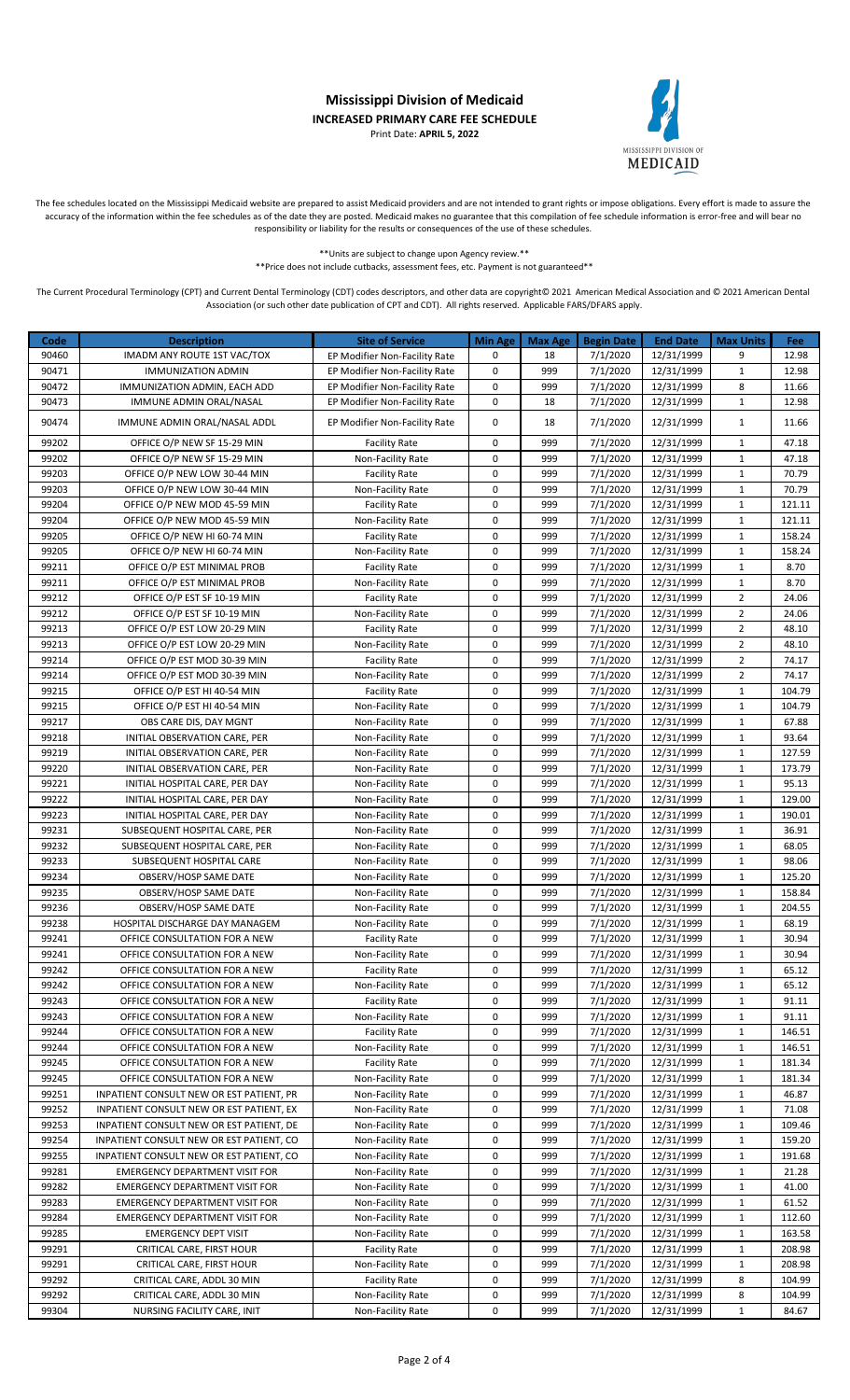## **Mississippi Division of Medicaid INCREASED PRIMARY CARE FEE SCHEDULE** Print Date: **APRIL 5, 2022**



The fee schedules located on the Mississippi Medicaid website are prepared to assist Medicaid providers and are not intended to grant rights or impose obligations. Every effort is made to assure the accuracy of the information within the fee schedules as of the date they are posted. Medicaid makes no guarantee that this compilation of fee schedule information is error-free and will bear no responsibility or liability for the results or consequences of the use of these schedules.

> \*\*Units are subject to change upon Agency review.\*\* \*\*Price does not include cutbacks, assessment fees, etc. Payment is not guaranteed\*\*

The Current Procedural Terminology (CPT) and Current Dental Terminology (CDT) codes descriptors, and other data are copyright© 2021 American Medical Association and © 2021 American Dental Association (or such other date publication of CPT and CDT). All rights reserved. Applicable FARS/DFARS apply.

| Code  | <b>Description</b>                   | <b>Site of Service</b>   | <b>Min Age</b> | <b>Max Age</b> | <b>Begin Date</b> | <b>End Date</b> | <b>Max Units</b> | Fee    |
|-------|--------------------------------------|--------------------------|----------------|----------------|-------------------|-----------------|------------------|--------|
| 99305 | NURSING FACILITY CARE, INIT          | Non-Facility Rate        | 0              | 999            | 7/1/2020          | 12/31/1999      | 1                | 121.53 |
| 99306 | NURSING FACILITY CARE, INIT          | Non-Facility Rate        | 0              | 999            | 7/1/2020          | 12/31/1999      | $\mathbf{1}$     | 156.68 |
| 99307 | NURSING FAC CARE, SUBSEQ             | Non-Facility Rate        | 0              | 999            | 7/1/2020          | 12/31/1999      | $\mathbf{1}$     | 41.05  |
| 99308 | NURSING FAC CARE, SUBSEQ             | Non-Facility Rate        | 0              | 999            | 7/1/2020          | 12/31/1999      | $\mathbf{1}$     | 64.38  |
| 99309 | NURSING FAC CARE, SUBSEQ             | Non-Facility Rate        | 0              | 999            | 7/1/2020          | 12/31/1999      | $\mathbf{1}$     | 85.13  |
| 99310 | NURSING FAC CARE, SUBSEQ             |                          | 0              | 999            | 7/1/2020          | 12/31/1999      | $\mathbf{1}$     | 125.86 |
| 99315 |                                      | Non-Facility Rate        | 0              | 999            |                   |                 | $\mathbf{1}$     | 68.50  |
|       | NURSING FAC DISCHARGE DAY            | Non-Facility Rate        | 0              | 999            | 7/1/2020          | 12/31/1999      | $1\,$            |        |
| 99318 | ANNUAL NURSING FAC ASSESSMNT         | Non-Facility Rate        |                |                | 7/1/2020          | 12/31/1999      |                  | 89.92  |
| 99324 | DOMICIL/R-HOME VISIT NEW PAT         | Non-Facility Rate        | 0              | 999            | 7/1/2020          | 12/31/1999      | $\mathbf{1}$     | 51.42  |
| 99325 | DOMICIL/R-HOME VISIT NEW PAT         | Non-Facility Rate        | 0<br>0         | 999            | 7/1/2020          | 12/31/1999      | $\mathbf{1}$     | 74.92  |
| 99326 | DOMICIL/R-HOME VISIT NEW PAT         | Non-Facility Rate        |                | 999            | 7/1/2020          | 12/31/1999      | 1                | 130.49 |
| 99327 | DOMICIL/R-HOME VISIT NEW PAT         | <b>Non-Facility Rate</b> | 0              | 999            | 7/1/2020          | 12/31/1999      | $\mathbf{1}$     | 174.81 |
| 99328 | DOMICIL/R-HOME VISIT NEW PAT         | Non-Facility Rate        | 0              | 999            | 7/1/2020          | 12/31/1999      | $\mathbf{1}$     | 206.52 |
| 99334 | DOMICIL/R-HOME VISIT EST PAT         | Non-Facility Rate        | 0              | 999            | 7/1/2020          | 12/31/1999      | $\mathbf{1}$     | 56.50  |
| 99335 | DOMICIL/R-HOME VISIT EST PAT         | Non-Facility Rate        | 0              | 999            | 7/1/2020          | 12/31/1999      | $\mathbf{1}$     | 89.59  |
| 99336 | DOMICIL/R-HOME VISIT EST PAT         | Non-Facility Rate        | 0              | 999            | 7/1/2020          | 12/31/1999      | $\mathbf{1}$     | 126.65 |
| 99337 | DOMICIL/R-HOME VISIT EST PAT         | Non-Facility Rate        | 0              | 999            | 7/1/2020          | 12/31/1999      | $\mathbf{1}$     | 182.39 |
| 99341 | HOME VISIT, NEW PATIENT              | Non-Facility Rate        | 0              | 999            | 7/1/2020          | 12/31/1999      | $\mathbf{1}$     | 51.42  |
| 99342 | HOME VISIT, NEW PATIENT              | Non-Facility Rate        | 0              | 999            | 7/1/2020          | 12/31/1999      | $\mathbf{1}$     | 74.00  |
| 99343 | HOME VISIT, NEW PATIENT              | Non-Facility Rate        | 0              | 999            | 7/1/2020          | 12/31/1999      | $\mathbf{1}$     | 121.71 |
| 99344 | HOME VISIT, NEW PATIENT              | Non-Facility Rate        | 0              | 999            | 7/1/2020          | 12/31/1999      | $\mathbf{1}$     | 171.32 |
| 99345 | HOME VISIT, NEW PATIENT              | Non-Facility Rate        | 0              | 999            | 7/1/2020          | 12/31/1999      | $\mathbf{1}$     | 208.32 |
| 99347 | HOME VISIT, ESTAB PATIENT            | Non-Facility Rate        | 0              | 999            | 7/1/2020          | 12/31/1999      | $\mathbf{1}$     | 51.37  |
| 99348 | HOME VISIT, ESTAB PATIENT            | Non-Facility Rate        | 0              | 999            | 7/1/2020          | 12/31/1999      | $1\,$            | 79.00  |
| 99349 | HOME VISIT, ESTAB PATIENT            | Non-Facility Rate        | 0              | 999            | 7/1/2020          | 12/31/1999      | $\mathbf{1}$     | 120.83 |
| 99350 | HOME VISIT, ESTAB PATIENT            | Non-Facility Rate        | 0              | 999            | 7/1/2020          | 12/31/1999      | $\mathbf{1}$     | 168.10 |
| 99354 | PROLONG E&M/PSYCTX SERV O/P          | <b>Facility Rate</b>     | 0              | 999            | 7/1/2020          | 12/31/1999      | $\mathbf{1}$     | 114.72 |
| 99354 | PROLONG E&M/PSYCTX SERV O/P          | Non-Facility Rate        | 0              | 999            | 7/1/2020          | 12/31/1999      | $\mathbf{1}$     | 114.72 |
| 99355 | PROLONG E&M/PSYCTX SERV O/P          | <b>Facility Rate</b>     | 0              | 999            | 7/1/2020          | 12/31/1999      | 4                | 86.48  |
| 99355 | PROLONG E&M/PSYCTX SERV O/P          | Non-Facility Rate        | 0              | 999            | 7/1/2020          | 12/31/1999      | 4                | 86.48  |
| 99356 | PROLONGD SERV IP/OBSERV 1ST HR       | Non-Facility Rate        | 0              | 999            | 7/1/2020          | 12/31/1999      | $\mathbf{1}$     | 86.83  |
| 99357 | PROLONGED SERVICE, INPATIENT         | Non-Facility Rate        | 0              | 999            | 7/1/2020          | 12/31/1999      | 4                | 87.45  |
| 99381 | PREV VISIT, NEW, INFANT              | Non-Facility Rate        | $\pmb{0}$      | 1              | 7/1/2020          | 12/31/1999      | $\mathbf{1}$     | 101.97 |
| 99382 | INITIAL EVALUATION AND MANAGEM       | Non-Facility Rate        | $\mathbf{1}$   | 4              | 7/1/2020          | 12/31/1999      | $\mathbf{1}$     | 106.92 |
| 99383 | INITIAL EVALUATION AND MANAGEM       | Non-Facility Rate        | 5              | 11             | 7/1/2020          | 12/31/1999      | $1\,$            | 111.57 |
| 99384 | INITIAL EVALUATION AND MANAGEM       | Non-Facility Rate        | 12             | 17             | 7/1/2020          | 12/31/1999      | $\mathbf{1}$     | 126.43 |
| 99385 | INITIAL EVALUATION AND MANAGEM       | Non-Facility Rate        | 18             | 39             | 7/1/2020          | 12/31/1999      | $\mathbf{1}$     | 122.49 |
| 99386 | INITIAL EVALUATION AND MANAGEM       | <b>Facility Rate</b>     | 40             | 64             | 7/1/2020          | 12/31/1999      | $\mathbf{1}$     | 113.43 |
| 99386 | INITIAL EVALUATION AND MANAGEM       | Non-Facility Rate        | 40             | 64             | 7/1/2020          | 12/31/1999      | $\mathbf{1}$     | 113.43 |
| 99387 | INITIAL EVALUATION AND MANAGEM       | <b>Facility Rate</b>     | 65             | 999            | 7/1/2020          | 12/31/1999      | 1                | 121.84 |
| 99387 | INITIAL EVALUATION AND MANAGEM       | Non-Facility Rate        | 65             | 999            | 7/1/2020          | 12/31/1999      | 1                | 121.84 |
| 99391 | PREV VISIT, EST, INFANT              | Non-Facility Rate        | 0              | $\mathbf{1}$   | 7/1/2020          | 12/31/1999      | $\mathbf{1}$     | 92.13  |
| 99392 | PERIODIC REEVALUATION AND MANA       | Non-Facility Rate        | $\mathbf{1}$   | 4              | 7/1/2020          | 12/31/1999      | $\mathbf{1}$     | 98.26  |
| 99393 | PERIODIC REEVALUATION AND MANA       | Non-Facility Rate        | 5              | 11             | 7/1/2020          | 12/31/1999      | $\mathbf{1}$     | 97.95  |
| 99394 | PERIODIC REEVALUATION AND MANA       | Non-Facility Rate        | 12             | 17             | 7/1/2020          | 12/31/1999      | $\mathbf{1}$     | 107.86 |
| 99395 | PERIODIC REEVALUATION AND MANA       | Non-Facility Rate        | 18             | 39             | 7/1/2020          | 12/31/1999      | $\mathbf{1}$     | 110.55 |
| 99396 | PERIODIC REEVALUATION AND MANA       | <b>Facility Rate</b>     | 40             | 64             | 7/1/2020          | 12/31/1999      | $\mathbf{1}$     | 92.43  |
| 99396 | PERIODIC REEVALUATION AND MANA       | Non-Facility Rate        | 40             | 64             | 7/1/2020          | 12/31/1999      | $\mathbf{1}$     | 92.43  |
| 99397 | PERIODIC REEVALUATION AND MANA       | <b>Facility Rate</b>     | 65             | 999            | 7/1/2020          | 12/31/1999      | $\mathbf{1}$     | 97.39  |
| 99397 | PERIODIC REEVALUATION AND MANA       | Non-Facility Rate        | 65             | 999            | 7/1/2020          | 12/31/1999      | $\mathbf{1}$     | 97.39  |
| 99401 | COUNSELING AND/OR RISK FACTOR        | Non-Facility Rate        | 0              | 20             | 7/1/2020          | 12/31/1999      | $\mathbf{1}$     | 36.11  |
| 99402 | COUNSELING AND/OR RISK FACTOR        | <b>Facility Rate</b>     | 0              | 999            | 7/1/2020          | 12/31/1999      | $\mathbf{1}$     | 48.02  |
| 99402 | COUNSELING AND/OR RISK FACTOR        | Non-Facility Rate        | 0              | 999            | 7/1/2020          | 12/31/1999      | $\mathbf{1}$     | 48.02  |
| 99460 | INIT EVAL NORMAL NEWBORN PER DAY     | Non-Facility Rate        | 0              | $\mathbf{1}$   | 7/1/2020          | 12/31/1999      | $\mathbf{1}$     | 90.41  |
| 99461 | INIT CARE NORMAL NEWBORN             | <b>Facility Rate</b>     | 0              | $\mathbf{1}$   | 7/1/2020          | 12/31/1999      | $\mathbf{1}$     | 59.45  |
| 99461 | INIT CARE NORMAL NEWBORN             | Non-Facility Rate        | 0              | 1              | 7/1/2020          | 12/31/1999      | 1                | 59.45  |
| 99462 | SUBS CARE PER DAY NORMAL NEWBORN     | Non-Facility Rate        | 0              | $\mathbf{1}$   | 7/1/2020          | 12/31/1999      | $\mathbf{1}$     | 39.74  |
| 99463 | INIT EVAL NORMAL NEWBORN ADM/DISCH   | Non-Facility Rate        | 0              | $\mathbf{1}$   | 7/1/2020          | 12/31/1999      | $\mathbf{1}$     | 104.19 |
| 99464 | ATTENDANCE AT DELIVERY W/STAB        | Non-Facility Rate        | 0              | $\mathbf{1}$   | 7/1/2020          | 12/31/1999      | $\mathbf{1}$     | 70.70  |
| 99465 | DEL ROOM RESUSC NEWBORN              | Non-Facility Rate        | 0              | $\mathbf{1}$   | 7/1/2020          | 12/31/1999      | $\mathbf{1}$     | 138.19 |
| 99468 | INIT IP NEONAT CC PER DAY < 28 DAYS  | Non-Facility Rate        | 0              | $\mathbf{1}$   | 7/1/2020          | 12/31/1999      | $\mathbf{1}$     | 869.60 |
| 99469 | SUBSQ IP NEONAT CC PER DAY < 28 DAYS | Non-Facility Rate        | 0              | 1              | 7/1/2020          | 12/31/1999      | $\mathbf{1}$     | 376.56 |
|       |                                      |                          |                |                |                   |                 |                  |        |